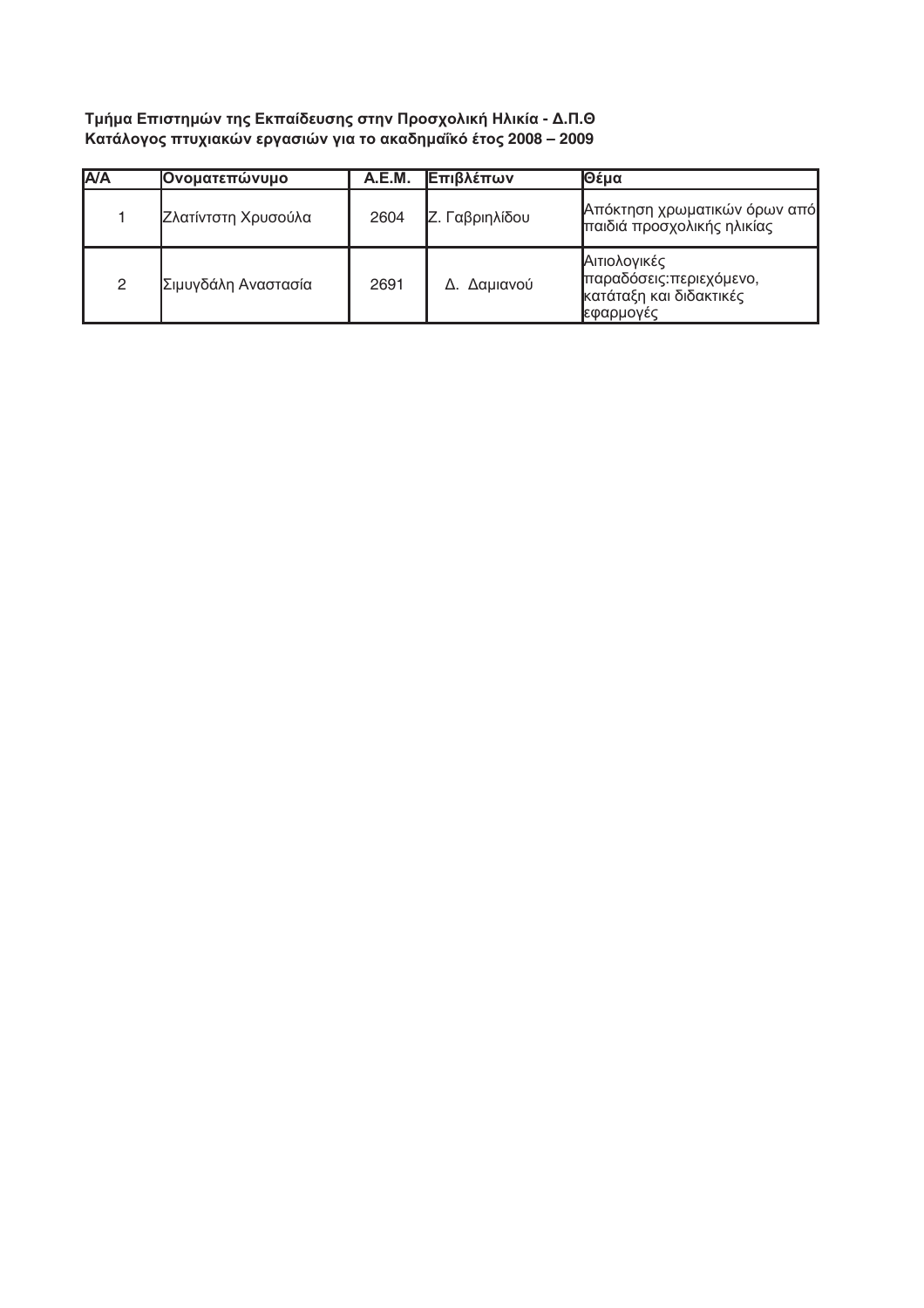## Τμήμα Επιστημών της Εκπαίδευσης στην Προσχολική Ηλικία - Δ.Π.Θ<br>Κατάλογος Πτυχιακών Εργασιών για το Ακαδημαϊκό έτος 2009 – 2010

| A/A            | Ονοματεπώνυμο φοιτητή | A.E.M. | Διμελής Επιτροπή Θέμα |                                                                                                                                                                                          |
|----------------|-----------------------|--------|-----------------------|------------------------------------------------------------------------------------------------------------------------------------------------------------------------------------------|
|                |                       |        |                       |                                                                                                                                                                                          |
| $\mathbf{1}$   | Βαρσαμά Μαρία         | 2933   | Α. Δημητρίου          | παιδιών Β΄ και Δ΄ τάξης<br>Αντιλήψεις<br>Δημοτικού για την έννοια "περιβάλλον".                                                                                                          |
| 2              | Νικολάου Ευαγγελία    | 2794   | Α. Δημητρίου          | Ανάλυση βιβλίων γνώσεων για τις<br>φυσικές επιστήμες. Τα<br>"οικοσυστήματα".                                                                                                             |
| 3              | Πεχλιβανίδου Αθανασία | 2823   | Α. Δημητρίου          | Τα περιβαλλοντικά μηνύματα<br>στα<br>λογοτεχνικά<br>βιβλία<br>Ελλήνων<br>συγγραφέων για παιδιά ηλικίας 4-7<br>ετών με έμφαση στο δάσος,<br>της<br>τελευταίας πενταετίας 2004-2009.       |
| $\overline{4}$ | Τσαλουκίδου Δέσποινα  | 2935   | Α. Δημητρίου          | Καταγραφή και ανάλυση εκπαιδευτικού<br>Ιυλικού<br>προγραμμάτων<br><b>TWV</b><br>εκπαίδευσης<br>περιβαλλοντικής<br>TWV<br>Κέντρων<br>Περιβαλλοντικής<br>Εκπαίδευσης (Κ.Π.Ε.) στην Ελλάδα. |
| 5              | Τσιωμή Ευαγγελία      | 2850   | Α. Δημητρίου          | εννοιολογικού<br>πεδίου<br>Διερεύνηση<br>εκπαιδευτικών πρωτοβάθμιας για το<br>περιβαλλοντικό<br>ζήτημα<br>TWV<br>"κλιματικών αλλαγών".                                                   |
| 6              | Μοκαϊτη Φανή          | 2768   | Γ.Ρεκαλίδου           | Κοινωνικές σχέσεις συνομηλίκων σε<br>τάξεις Νηπιαγωγείου και Δημοτικού<br>Σχολείου                                                                                                       |
| $\overline{7}$ | Σιδερά Αθηνά          | 2781   | Μ. Μουμουλίδου        | Οι αντιλήψεις των νηπιαγωγών για το<br>ρόλο<br>εκπαιδευτική<br>ΤΟυς<br>στην<br>διαδικασία                                                                                                |
| 8              | Γεωργιάδου Δέσποινα   | 2907   | Α.Οικονομίδου         | Απεικονίσεις του Άλλου στα ι βιβλία<br>παιδικής λογοτεχνίας                                                                                                                              |
| 9              | Κρυονόγλου Νικολέτα   | 2897   | Μ. Λαντζουράκη        | Πόλεμος και Ειρήνη στο έργο του<br>Αριστοφάνη.<br>O <sub>I</sub><br>διασκευές<br>TWV<br>κειμένων του στην εξέλιξη του θεάτρου<br>για παιδιά στην Ελλάδα. Παιδαγωγικές<br>προσεγγίσεις.   |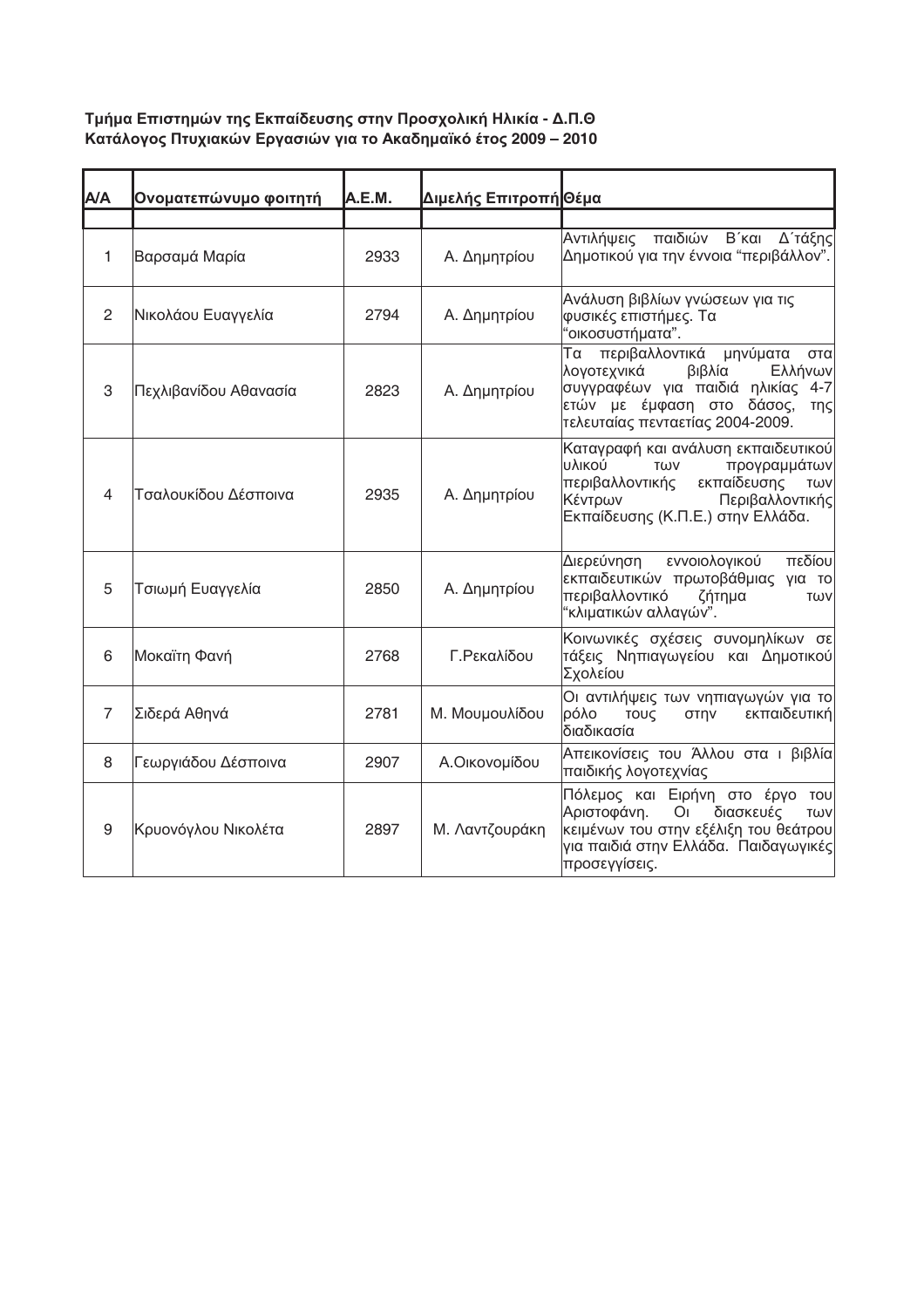| Τμήμα Επιστημών της Εκπαίδευσης στην Προσχολική Ηλικία - Δ.Π.Θ |                                                                 |  |  |  |  |  |
|----------------------------------------------------------------|-----------------------------------------------------------------|--|--|--|--|--|
|                                                                | Κατάλογος Πτυχιακών Εργασιών για το Ακαδημαϊκό έτος 2010 – 2011 |  |  |  |  |  |
|                                                                |                                                                 |  |  |  |  |  |

|                | Ονοματεπώνυμο φοιτητή                   | A.E.M.       | Επιβλέπων      | Θέμα                                                                                                                                                                                                                                                    |
|----------------|-----------------------------------------|--------------|----------------|---------------------------------------------------------------------------------------------------------------------------------------------------------------------------------------------------------------------------------------------------------|
| 1              | Μερέτη 'Ολγα                            | 3039         | Δραμαλίδης Α.  | Η προσέγγιση μαθηματικών εννοιών<br>στο Νηπιαγωγείο                                                                                                                                                                                                     |
| $\mathbf{2}$   | Αλεξανδροπούλου Σμαράγδα 3033           |              | Δραμαλίδης Α.  | H.<br>έννοια<br>συνόλου<br><b>TOU</b><br>στo<br>νηπιαγωγείο και το δημοτικό σχολείο.                                                                                                                                                                    |
| 3              | Αυγέρη Γεωργία<br>Βελισκάνη Κωνσταντίνα | 3085<br>3033 | Δραμαλίδης Α.  | Πυθαγόρειο θεώρημα: οι αποδείξεις:<br>ταξινόμηση και ομαδοποίηση των<br>πιο σημαντικών και "γοητευτικών<br>αποδείξεων<br>TOU<br>θεωρήματος.<br>Προεκτάσεις και εφαρμογές του.<br>Παρουσίαση του βίου και του έργου<br>του Πυθαγόρα και των Πυθαγόρειων. |
| 4              | Μαρτσά Χρυσοβαλάντω -<br>Παρασκευή      | 2950         | Μαυρομμάτης Γ. | Προσχολική εκπαίδευση για τα<br>παιδιά των Θρακιωτών<br>μουσουλμάνων μειονοτικών                                                                                                                                                                        |
| 5              | Βαβδινού Ευαγγελία                      | 2977         | Σαπουντζής Α.  | Τεχνικές μείωσης των<br>προκαταλήψεων στη σχολική τάξη.                                                                                                                                                                                                 |
| 6              | Καραστεργίου Αγορή                      | 3041         | Μαυρομμάτης Γ. | Ένα project για παιδιά νηπιαγωγείου<br>με βάση οπτικοακουστικό υλικό και<br>στόχο τη μείωση της προκατάληψης.                                                                                                                                           |
| $\overline{7}$ | Βασιλείου Τατιάνα<br>Ηλιάδου Χριστιάνα  | 3068<br>3062 | Δημητρίου Α.   | Έρευνες για τις αντιλήψεις<br>TWV<br>μικρών παιδιών για έννοιες<br>και<br>φαινόμενα των φυσικών επιστημών<br>και του περιβάλλοντος, στην Ελλάδα<br>2000-2010.<br>κατά<br>δεκαετία<br>τη<br>Βιβλιογραφική επισκόπηση.                                    |
| 8              | Χριστοφίνια Αργυρού                     | 3023         | Δημητρίου Α.   | Τα περιβαλλοντικά μηνύματα στα<br>οικολογικά παραμύθια Ελλήνων<br>συγγραφέων, για παιδιά ηλικίας 4-7<br>ετών με έμφαση στο νερό την<br>τελευταία πενταετία 2005-2010.                                                                                   |
| 9              | Μάνου Αθηνά                             | 3004         | Μουμουλίδου Μ. | Διδακτικές παρεμβάσεις της<br>νηπιαγωγού σε οργανωμένες<br>δραστηριότητες ανάγνωσης.                                                                                                                                                                    |
| 10             | Μήλη Δήμητρα                            | 3045         | Μαυρομμάτης Γ. | Οι σλαβόφωνοι της Μακεδονίας:<br>προσχολική εκπαίδευση και μητρική<br>γλώσσα                                                                                                                                                                            |
| 11             | Πουλίση Χρυσή                           | 2986         | Οικονομίδου Σ. | Ο θάνατος στα λογοτεχνικά κείμενα<br>για μικρά παιδιά                                                                                                                                                                                                   |
| 12             | Χασιούρα Φανή - Μαρία                   | 3019         | Μουμουλίδου Μ. | Καταστάσεις προβληματισμού σε<br>δραστηριότητες ανάγνωσης στο<br>νηπιαγωγείο                                                                                                                                                                            |
| 13             | Κεφάλα Μαρία                            | 3104         | Δραμαλίδης Α.  | Γεωμετρία του Ευκλείδη: οι αριθμοί.                                                                                                                                                                                                                     |
| 14             | Αράπογλου Ευτυχία<br>Καμπούρη Γεωργία   | 3108<br>3058 | Δημητρίου Α.   | Έρευνες για τις αντιλήψεις των<br>εκπαιδευτικών της πρωτοβάθμιας<br>εκπαίδευσης για περιβαλλοντικά<br>ζητήματα στην Ελλάδα τη δεκαετία<br>2000-2010. Βιβλιογραφική<br>επισκόπηση.                                                                       |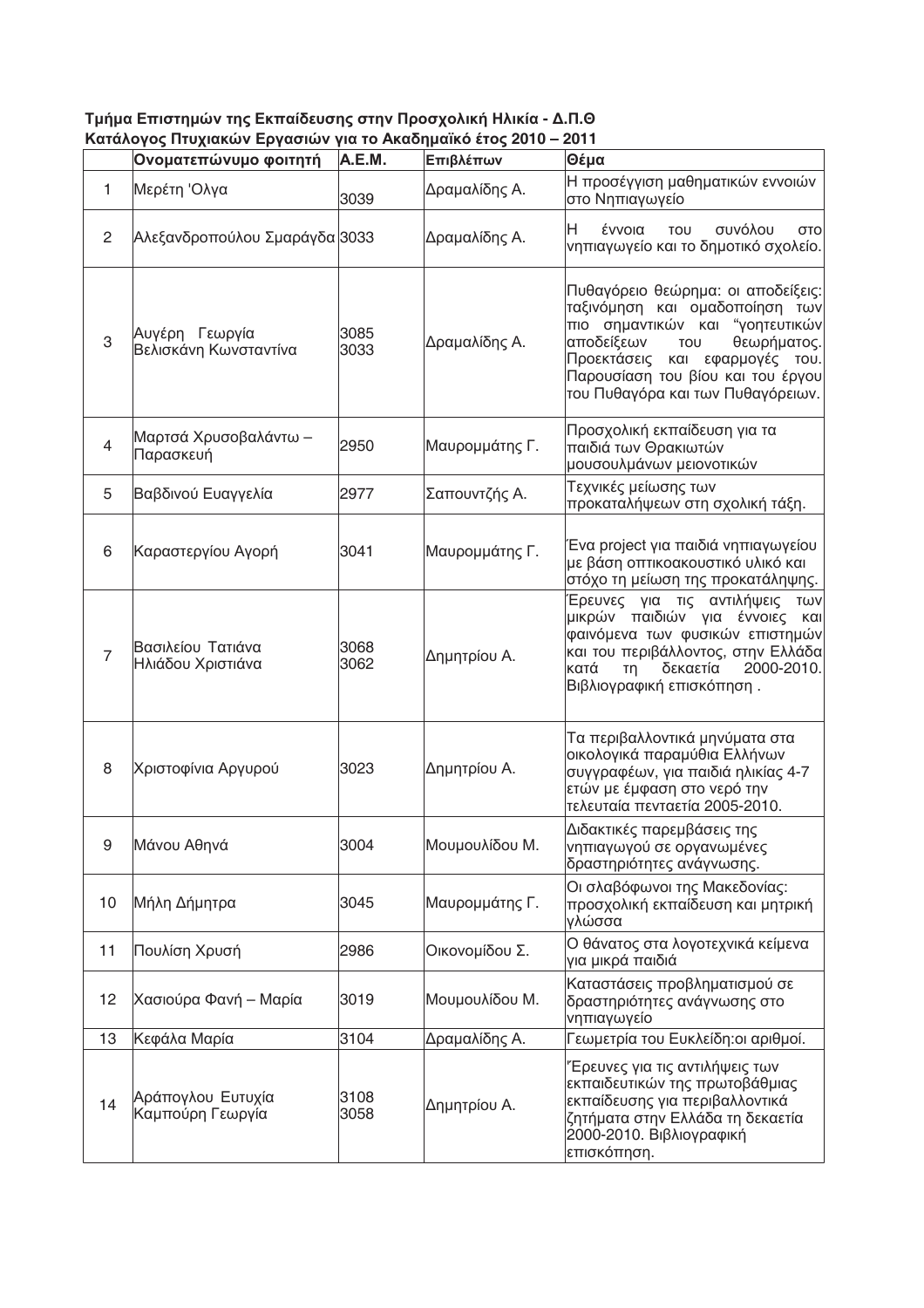| 15 | Γιαννοπούλου Ειρήνη<br>Χριστοφή Μαρία                         | 2996<br>3121 | Δημητρίου Α.   | Διερεύνηση επιμορφωτικών αναγκών<br>των νηπιαγωγών για τη διδασκαλία<br>εννοιών και φαινομένων για<br>πη<br>φύση. στην προσχολική ηλικία. Το<br>παράδειγμα των νηπιαγωγών που<br>υπηρετούν σε σχολεία της Α΄θμιας<br>εκπαίδευσης<br>Ανατολική<br>στην<br>Μακεδονία, Θράκη. |
|----|---------------------------------------------------------------|--------------|----------------|----------------------------------------------------------------------------------------------------------------------------------------------------------------------------------------------------------------------------------------------------------------------------|
| 16 | Αναγνώστου Ελένη<br>Δαλαμαγκίδου Άννα                         | 3109<br>3111 | Δημητρίου Α.   | To<br>οικολογικό<br>αποτύπωμα<br>TWV<br>φοιτητών της Σχολής Επιστημών<br>Αγωγής<br>Δημοκρίτειου<br>TOU<br>Πανεπιστήμιου Θράκης                                                                                                                                             |
| 17 | Λαφτσίδη Ελευθερία –<br>Αναστασία<br>Κωστίδου Τριανταφυλλίδου | 2980<br>3025 | Μουμουλίδου Μ. | Διδακτικές παρεμβάσεις του<br>νηπιαγωγού σε οργανωμένες<br>δραστηριότητες μαθηματικών στο<br>νηπιαγωγείο. Συγκριτική μελέτη.                                                                                                                                               |
| 18 | Καράλκα Σοφία- Ελένη                                          | 3069         | Οικονομίδου Σ. | Το αστείο στα λογοτεχνικά κείμενα<br>στα μικρά παιδιά                                                                                                                                                                                                                      |
| 19 | Στύλα Δέσποινα                                                | 2967         | Οικονομίδου Σ. | Γυναικείες ταυτότητες και κοινωνικοί<br>ρόλοι στο έργο των Καραβία –<br>Χατζοπούλου και της Βούλας<br>Μάστορη.                                                                                                                                                             |
| 20 | Παρχαρίδη Αγγελική                                            | 2947         | Θεοδωρίδης Α.  | Από το παράδειγμα της<br>"αντιαυταρχικής εκπαίδευσης" του<br>Neill στο παράδειγμα της "κοινωνίας<br>χωρίς σχολεία" του Illich: η κρίσιμη<br>ανάγκη επικαιροποίησης ενός<br>διλήμματος (ή ενός ψευτοδιλήμματα)                                                              |
| 21 | Αλεξίου Μαρία                                                 | 3071         | Θεοδωρίδης Α.  | Ο Σωκρατικός διάλογος και τα<br>προγράμματα σπουδών της<br>σύγχρονης ελληνικής πρωτοβάθμιας<br>εκπαίδευσης.                                                                                                                                                                |
| 22 | Αλεξίου Ουρανία – Μαρία                                       | 3088         | Θεοδωρίδης Α.  | Κριτική θεώρηση του προγράμματος<br>της απελευθερωτικής αγωγής στο<br>έργο του Freire                                                                                                                                                                                      |
| 23 | Δήμητρα Τσιότρα                                               | 2981         | Δαμιανού Δ.    | Οι μεταμορφώσεις της<br>Σταχτοπούτας. Από το παραμύθι<br>στον κινηματογράφο                                                                                                                                                                                                |
| 24 | Γαζιώτου Παναγιώτα                                            | 3040         | Οικονομίδου Σ. | Εικονογραφημένα παιδικά βιβλία: οι<br>λειτουργίες του παρακειμένου                                                                                                                                                                                                         |
| 25 | Ακίδου Νεκταρία                                               | 2974         | Ρεκαλίδου Γ.   | Στρατηγικές αυτοαξιολόγησης<br>παιδιών προσχολικής ηλικίας                                                                                                                                                                                                                 |
| 26 | Γιαρμαδούρου Αμαλία                                           | 3087         | Μπεζέ Λ.       | Επίδραση του εκπαιδευτικού υλικού<br>"πινακωτή1" στην ανάπτυξη<br>δεξιοτήτων για την ανάγνωση                                                                                                                                                                              |
| 27 | Καραπατσούδη Δήμητρα                                          | 3137         | Πρέντζας Δ.    | Ηλεκτρονική<br>μάθηση<br>εξ<br>και<br>αποστάσεως<br>εκπαίδευση<br>εστιάζοντας<br>μαθητές<br>σε<br>και<br>εκπαιδευτικούς<br>προσχολικής<br>εκπαίδευσης.                                                                                                                     |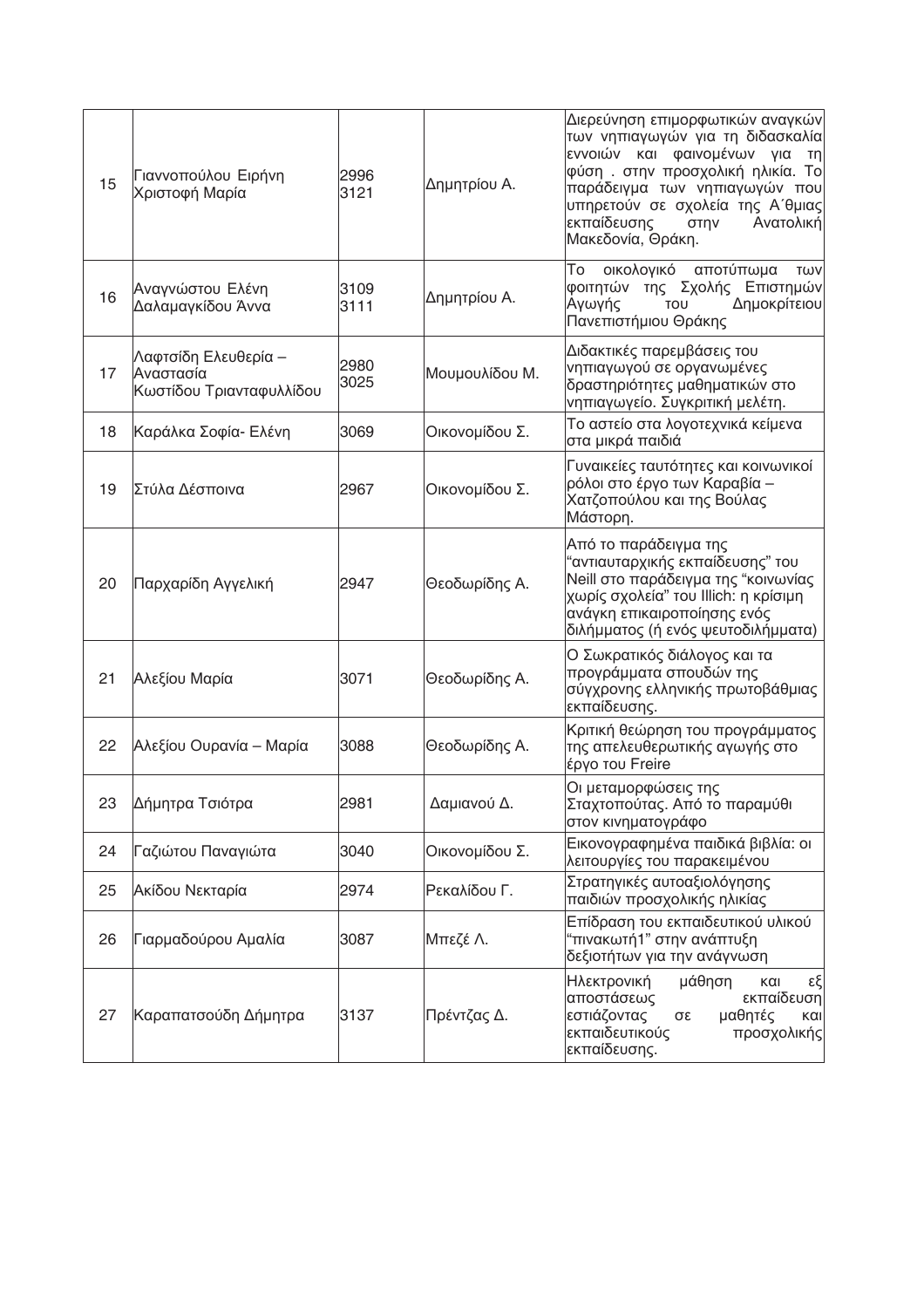## Κατάλογος Πτυχιακών Εργασιών για το Ακαδημαϊκό έτος 2011 – 2012<br>236/17.5.2012

| A/A            | Ονοματεπώνυμο φοιτητή                                   | A.E.M.       | Επιβλέπων              | Θέμα                                                                                                                                                                                                                                                                                       |
|----------------|---------------------------------------------------------|--------------|------------------------|--------------------------------------------------------------------------------------------------------------------------------------------------------------------------------------------------------------------------------------------------------------------------------------------|
| $\mathbf{1}$   | Μπουταλάκη Ξανθούλα<br>Συριβιανού Νίκη                  | 3204<br>3151 | Δημητρίου<br>Αναστασία | Ανάλυση παιδικών ταινιών<br>οικολογικού περιεχομένου ως<br>εργαλείων εκπαίδευσης των μικρών<br>παιδιών για τη φύση και το<br>περιβάλλον.                                                                                                                                                   |
| 2              | Μουράτογλου Ευαγγελία<br>Δανίδου Βασιλική -<br>Τσαμπίκα | 3286<br>3198 | Δημητρίου<br>Αναστασία | Διερεύνηση των αντιλήψεων των<br>νηπιαγωγών για το "Αειφόρο<br>Σχολείο". Το παράδειγμα των<br>εκπαιδευτικών που υπηρετούν σε<br>νηπιαγωγεία του Δήμου<br>Αλεξανδρούπολης.                                                                                                                  |
| 3              | Ασημένια 3266<br>Γούλα<br>Γούλα Ιωάννα                  | 3267         | Δημητρίου<br>Αναστασία | Έννοιες για τη φύση και το<br>περιβάλλον στο έργο του<br>Αριστοτέλη. Η περίπτωση των<br>"Μετεωρολογικών". Οι ιδέες του<br>Αριστοτέλη για μετεωρολογικές<br>έννοιες και φαινόμενα και η κριτική<br>σύγκρισή τους με τις αντιλήψεις των<br>παιδιών και τα σύγχρονα<br>επιστημονικά δεδομένα. |
| 5              | Τριανταφυλλίδου Ηρώ                                     | 3291         | Θεοδωρίδης Α.          | Η καντιανή ηθική ως παιδαγωγική<br>πράξη στη σύγχρονη ελληνική<br>φιλοσοφία της παιδείας.                                                                                                                                                                                                  |
| $\overline{7}$ | Ιωσηφίδου Αθηνά                                         | 3329         | Ιακωβίδου Σοφία        | Όψεις της πεζογραφίας της γενιάς<br>του '90: μια θεματική διερεύνηση.                                                                                                                                                                                                                      |
| 8              | Ουζουνίδου Αναστασία<br>Πεγγίδου Μαρίνα                 | 3276<br>3150 | Καραδημητρίου Κ.       | Μέθοδοι παρατήρησης και<br>καταγραφής του παιχνιδιού στο<br>νηπιαγωγείο: η σημασία τους για την<br>εκπαιδευτική πράξη και προτάσεις<br>εφαρμογής                                                                                                                                           |
| 10             | Γκοδοσίδου<br>Νικολέτα 3168<br>Μπούτου Αναστασία        | 3259         | Καραδημητρίου Κ.       | Διερεύνηση των προβλημάτων της<br>προσχολικής αγωγής που<br>σχετίζονται με την υλικοτεχνική<br>υποδομή και τις κτιριακές<br>εγκαταστάσεις. Έρευνα σε δημόσια<br>νηπιαγωγεία της Μακεδονίας &<br>Θράκης.                                                                                    |
| 11             | Νικολαϊδου Κυριακή                                      | 3234         | Καρούσου Α.            | Η συντρέχουσα εγκυρότητα των<br>ερωτηματολογίων γονέων για την<br>μελέτη της πρώιμης επικοινωνιακής<br>ανάπτυξης                                                                                                                                                                           |
| 12             | Χαρίτογλου Γεωργία                                      | 3217         | Μαντούβαλος<br>Ίκαρος  | Φεμινιστικές διεκδικήσεις στη<br>νεοελληνική κοινωνία: από την<br>Καλλιρρόη Παρρέν στην εποχή του<br>Ίντερνετ                                                                                                                                                                              |
| 14             | Γρηγοριάδου Άννα                                        | 3274         | Μαυρομμάτης Γ.         | Η εκπαίδευση των τσιγγανοπαίδων<br>σε χώρες της ανατολικής Ευρώπης.                                                                                                                                                                                                                        |
| 15             | Καλιανίδη Βερονίκη                                      | 3254         | Μαυρομμάτης Γ.         | Θρησκεία<br>και<br>εκπαίδευση<br>στην<br>Ελλάδα, στις αρχές του 21ου αιώνα:<br>Ισλάμ<br>μουσουλμάνοι<br>και<br>στα<br>ελληνικά δημόσια νηπιαγωγεία                                                                                                                                         |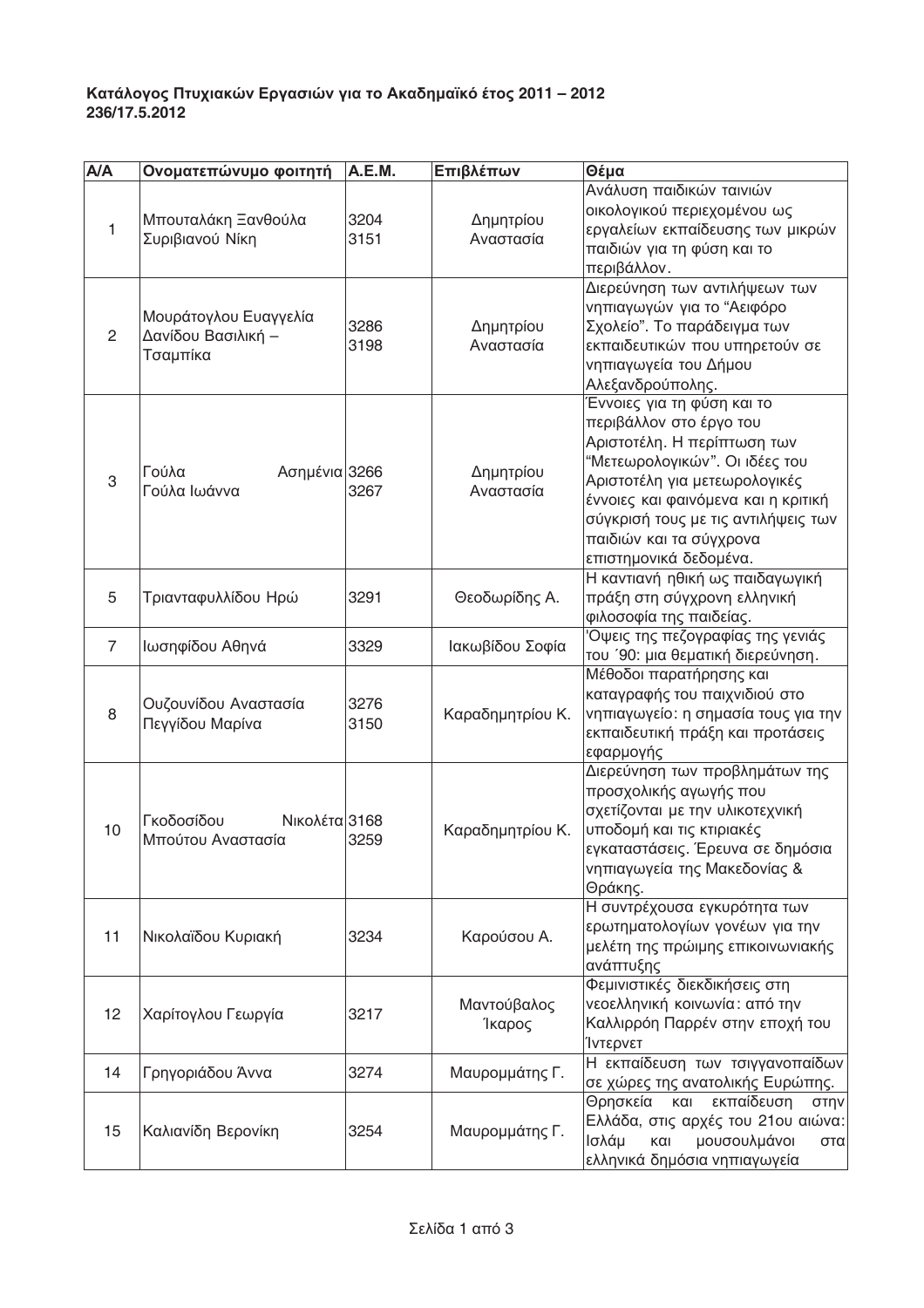| 16 | Φωτιάδου<br>Σιμώνα 3219<br>Κέλτσου Ευδοξία | 3232         | Μαυρομμάτης Γ.   | Στάσεις<br>αντιλήψεις<br>και<br>TWV<br>Εκπαιδευτικών Προσχολικής Ηλικίας<br>στην Αλεξανδρούπολη σχετικά με τη<br>"Διαπολιτισμική Εκπαίδευση" και τη<br>"Διαπολιτισμική Συμβουλευτική".                                     |
|----|--------------------------------------------|--------------|------------------|----------------------------------------------------------------------------------------------------------------------------------------------------------------------------------------------------------------------------|
| 17 | Παπαδοπούλου Ελένη                         | 3284         | Μαυρομμάτης Γ.   | Αντιλήψεις ντόπιων και μεταναστών<br>γονέων και αντιλήψεις νηπιαγωγών<br>για την παρουσία της μητρικής<br>γλώσσας και του εθνικού/κοινοτικού<br>πολιτισμού των μεταναστών στα<br>νηπιαγωγεία του Δήμου Νέστου -<br>Καβάλας |
| 18 | Λιούνη Μάγδα                               | 3297         | Μαυρομμάτης Γ.   | Εναλλακτικές μορφές οικογένειας σε<br>ελληνικά βιβλία προσχολικής και<br>πρώτης σχολικής ηλικίας στις αρχές<br>του 21ου αιίωνα.                                                                                            |
| 19 | Πάλλα Μαγδαληνή                            | 3275         | Οικονομίδου Α.   | Απεικονίσεις θηλυκότητας στα<br>παραμύθια των αδελφών Γκριμ                                                                                                                                                                |
| 20 | Αραμπατζή Χαρίκλεια                        | 3218         | Οικονομίδου Α.   | Η ζωοφιλία μέσα από τα λογοτεχνικά<br>κείμενα για μικρά παιδιά                                                                                                                                                             |
| 21 | Παπαηλία Άρτεμις                           | 3300         | Οικονομίδου Α.   | Μεταγραφές των "κακών" ηρώων<br>στα σύγχρονα λογοτεχνικά κείμενα<br>για παιδιά                                                                                                                                             |
| 22 | Καραγιάννη Αναστασία                       | 3260         | Οικονομίδου Α.   | Τα διαδραστικά παιδικά βιβλία και ο<br>ενεργός ρόλος τους. Ιδεολογικές<br>διαπλοκές.                                                                                                                                       |
| 23 | Κουρτίδου Νικολέττα                        | 3268         | Οικονομίδου Α.   | Η έννοια της ετερότητας στη στα<br>παιδικά λογοτεχνικά βιβλία με ήρωες<br>ζώα.                                                                                                                                             |
| 24 | Ματζινού Μαυρομμάτα<br>Τσιπλάκη Αικατερίνη | 3248<br>3189 | Παναγιώτου Ν.    | Γραμματισμός και Νέες Τεχνολογίες.<br>Ηλεκτρονικά Παιχνίδια στην<br>εκπαίδευση: Στάσεις Εκπαιδευτικών<br>προσχολικής και πρωτοσχολικής<br>ηλικίας.                                                                         |
| 25 | Μπάκου Ελευθερία<br>Πεντσιούδη Γεωργία     | 3316<br>3155 | Παναγιώτου Ν.    | Αντιμετώπιση και διαχείριση κρίσεων<br>στο νηπιαγωγείο. Αντιμετώπιση<br>καταστάσεων παρενόχλησης και<br>βίας στο νηπιαγωγείο                                                                                               |
| 26 | Σαλαβασίλη Φανούλα                         | 3242         | Παναγιώτου Ν.    | Παιδί και Διαφήμιση: ανάλυση λόγου<br>και αναπαραστάσεων των παιδικών<br>διαφημίσεων                                                                                                                                       |
| 27 | Ποτουρίδου Νίνα                            | 3240         | Πρέντζας Δ.      | Στάσεις και απόψεις Εκπαιδευτικών<br>Προσχολικής Ηλικίας για<br>Ενσωμάτωση ΤΠΕ σε Εκπαιδευτικές<br>Δραστηριότητες                                                                                                          |
| 28 | Ιωαννίδου Μαρία                            | 3163         | Ρεκαλίδου Γαλήνη | Η αξιολόγηση με βάση τον φάκελο<br>εργασιών στο νηπιαγωγείο<br><b>OTO</b><br>νηπιαγωγείο στα πλαίσια εφαρμογής<br>του Διαθεματικού Ενιαίου Πλαισίου<br>Προγραμμάτων Σπουδών (ΔΕΠΠΣ<br>2003).                               |